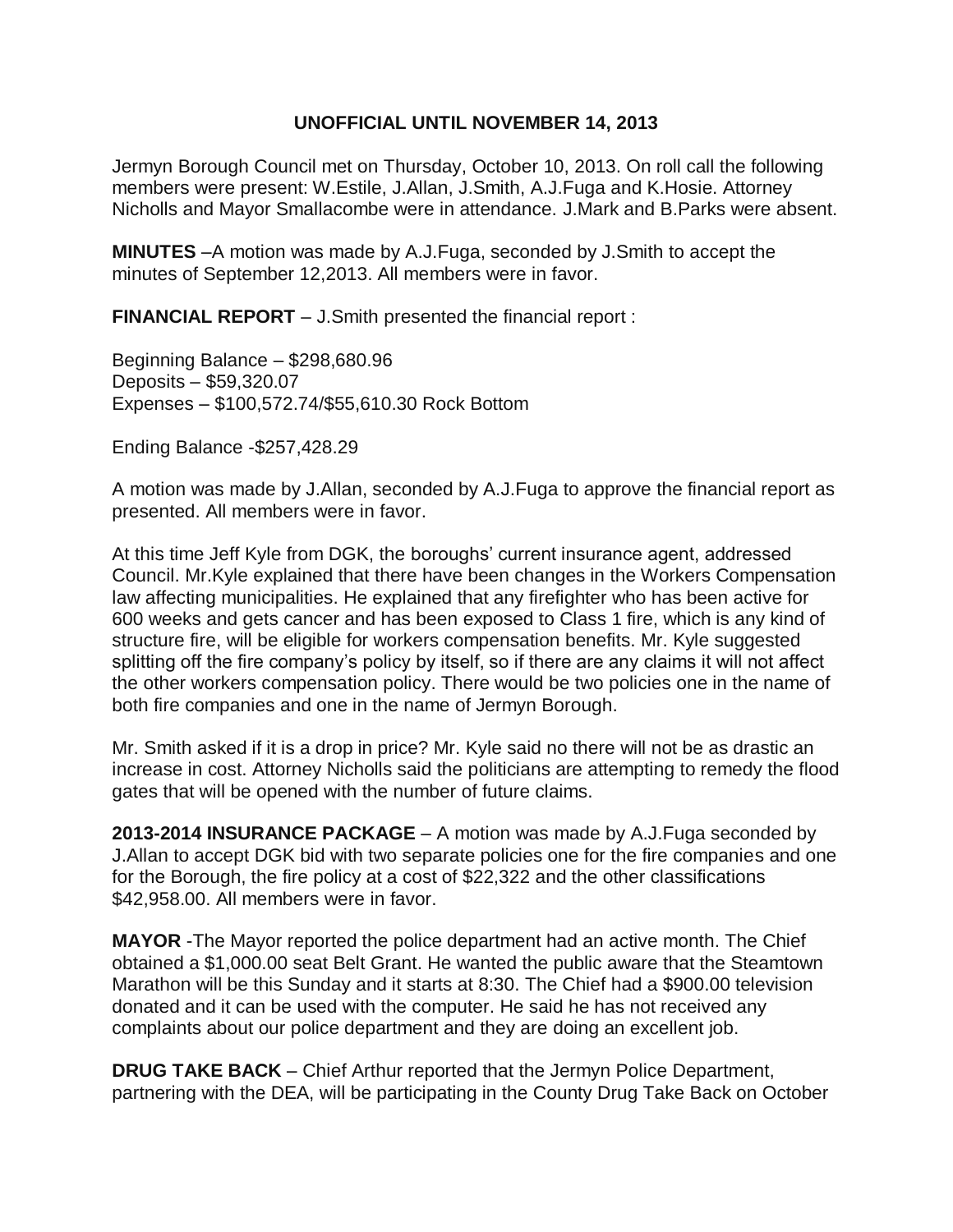26 from 10:00 to 2:00 at the borough building. There will be receptacles to get rid of prescription drugs, anyone in the county is welcome. He has obtained fingerprint kits from Representative Farina's office and the Jermyn Crime Watch will be serving free hot dogs, soda and chips. Mrs. Hosie asked if they could put the pills into baggies. The chief said yes or just empty the bottle into the receptacles.

Mayor Smallacombe said the Welcome to Jermyn sign is down by Bednash's. J.Allan said the water company took it down, it will have to be re-located. The Mayor thanked the DPW for cleaning the drains after the last storm. He said he could not attend the Variety Show but he heard good reviews.

The Historical Society will be having a speaker at every meeting from different walks of life. They meet the first Sunday of the month. There will be a fundraising meeting October 16 at 7:30 at the Crystal for Janet Young. There will be a Cd Release for Danielle on November 24, tickets can be purchased at Debbie's Florist. The Girl Scout parade will be December 7.

**SOLICITOR** – Attorney Nicholls said at the next work session we will discuss the contract with Bureau Veritas.

**FIRE CHIEF** – Chief Rood said a new siren controller will cost \$616.00 . He spoke to J.Perry from Mayfield and asked if they would donate their old controller to Jermyn, and Mayfield Council agreed to donate it to Jermyn. He said there may be a cost to install it and will get back to Council with the details. Chief Rood said the lightweight construction ordinance is on the website and they may put flyers in mailboxes. He also asked if Council would get Ralph Bensing, EMA Director, appointed by the Governor so he can attend training sessions. R.Rood said he will speak to John Lewis and Michelle with Lackawanna County will look into how to obtain the paperwork.

**LACKAWANNA COUNTY** – Michelle reported that the Election Board is looking for people to serve at the election sites. The Judge would be paid \$140.00 and inspector and clerk \$105.00. For other events please go the County website.

**PUBLIC INPUT** –K. Desanto addressed council stating that a member of council came into to see my wife at Convenient and was discussing fire house business in front of customers. He said it upset his wife and her boss, it should never have happened, they could of come to him. He said it was on facebook and his wife had nothing to do with it. Mrs. Hosie said she considered Ann a friend and when she got the call the application was filled out and that Debbie told her that's not how you go about it. And there wasn't a crowd and I was not boisterous. But when I walked out I said from what I understand in the past the fire chief position was two years for the Crystal and two years for the Artisan. At one time the captain at the Artisan was appointed for two years and did not want to attend any more meetings and that's why the Crystal has had it. I told Ann that I don't understand what you have to do, from what I was told before I was ever on Council. Which is that the fire companies submit a recommendation. And I did ask her, he is not a member of a Fire Company. Mr.Desanto said that you can even apply by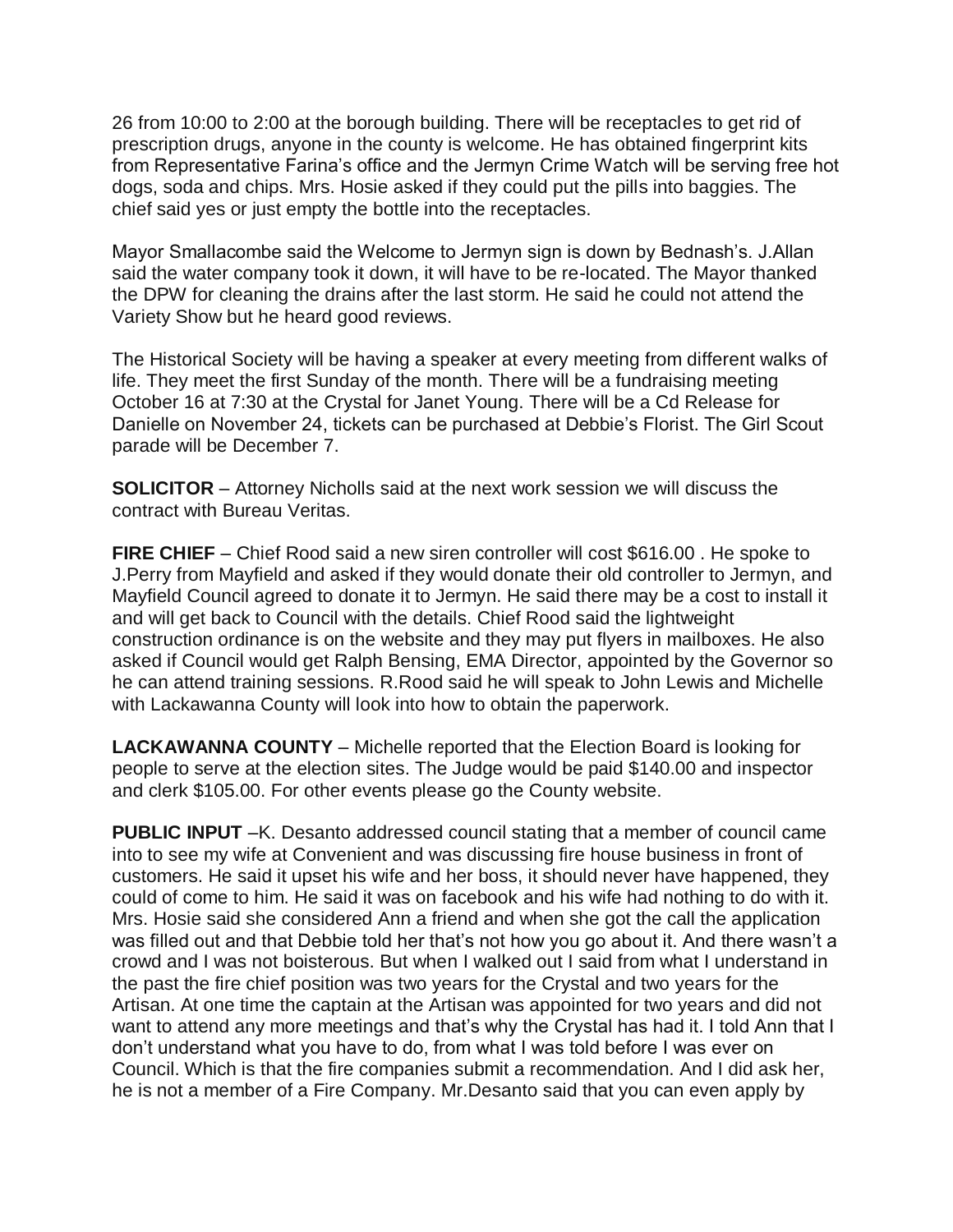voice. K.Hosie said I was telling Ann how I was told so Karl could re-apply if he wanted to and before Council has to make a decision on fire chief we would take everything into consideration.

Whitak, 512 Garfield Avenue said the police department has been making an effort not to be pulling cars over in his parking lot, although he thinks it's a speed trap. He also said it is an insurance issue. What if something happens in his parking lot between a customer and a police officer? Who is responsible? Attorney Nicholls said he does not know.

R.Rood, 403 Bacon Street asked about progress on the sewer issue. K.Hosie said there will be a special meeting on October 25 at 9:00 am. Mr. Rood said there is a discrepancy between J. Barretts survey and his.

**FINANCE** – A motion was made by A.J.Fuga seconded by W.Estile to pay invoices in the amount of \$18,980.36. All members were in favor.

**PUBLIC WORKS** – Mr.Parks asked Mr. Estile to ask council if we could have another electronic pick up? Council agreed to have a drop off collection. A motion was made by W.Estile seconded by A.J.Fuga to have an electronic drop off on November 2 or November 9 the rain date. All members were in favor.

**PUBLIC SAFETY** – A.J.Fuga thanked the DPW for painting the lines at the Crystal. And asked when they will do the crosswalks? There has not been a date set.

J.Esgro notified council of a safety issue on Bacon Street. He said there are 5 or 6 dangerous trees and children walk under them for school. He said pieces are falling and someone is going to get hurt. Council asked that the STC be notified.

**RECREATION** – J.Allan reported that the Lakeland youth basketball will be starting on January 5th in the gym. Sign ups will be on October 23, 6 to 8 and November 2, 12 to 2. They have refs and coaches.

B.Smallacombe addressed the school bus stop at Madison Avenue and Route 107 . Chief Arthur said he has spoke to Mike the head of transportation at the school, he asked if the borough had anyone in mind to hire. The chief said he would speak to council and get their response. A.J.Fuga and K.Hosie felt this was school business.

Mr. Wilson said the hallway is a mess. J.Esgro said there was garbage in the hall. A.J.Fuga said they need to be made aware of the problem.

## **NEW BUSINESS**

**REFUSE BIDS** – Attorney Nicholls said there were 4 Refuse bids; County Waste- \$443,940.12 Scroggs – \$449,489.00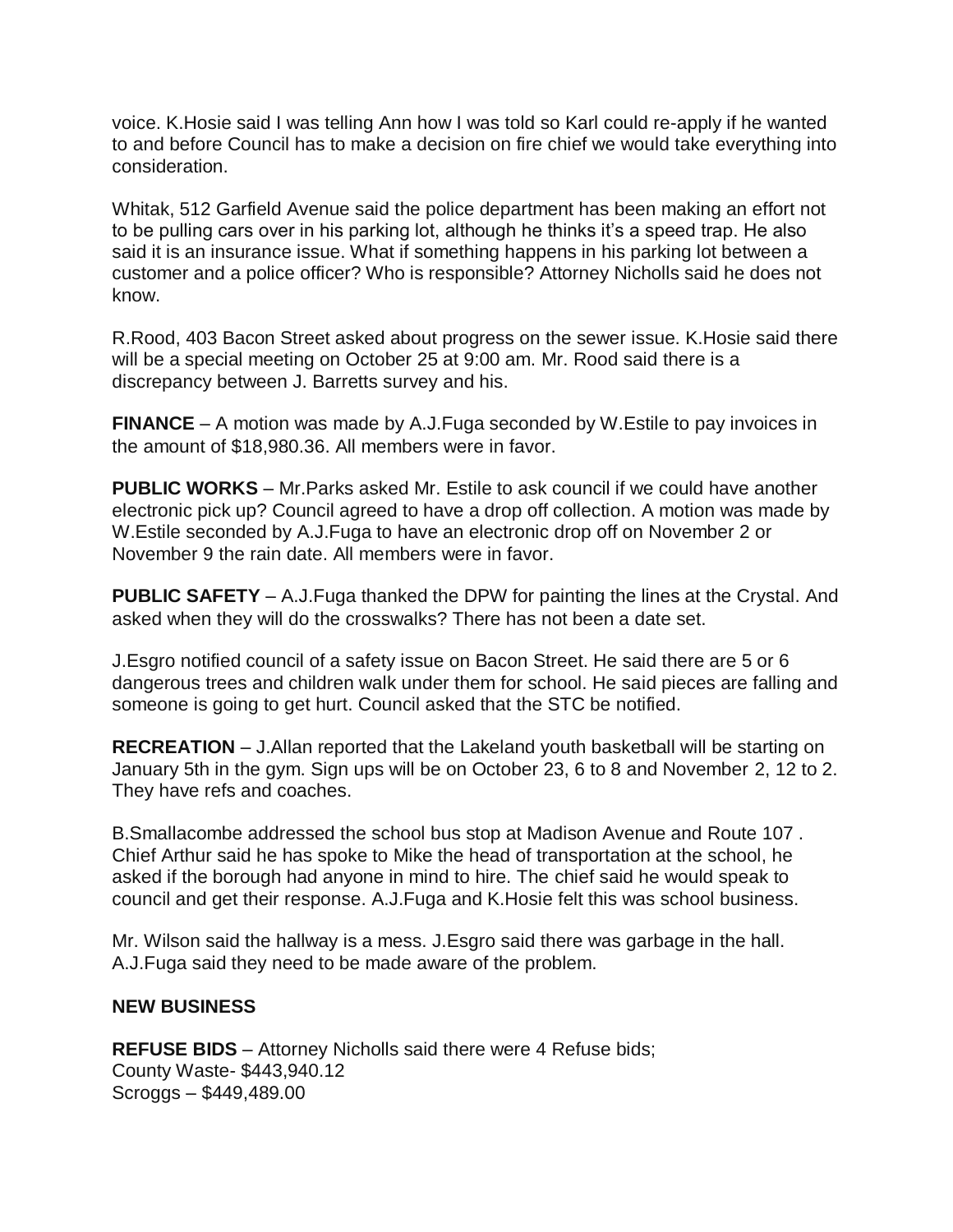W.M. – \$459,465.00 Mascaro – \$471,852.00

Attorney Nicholls said he looked at all of the bids to see if they complied with the requirements of our specifications.

1. County Waste:

A. Bid not signed, not material defect, can be cured.

B. No performance bond included at the opening, County Waste provided it, not material defect.

C. Evidence of owned equipment, County Waste did not give list, not material defect. D. Did not give evidence of a contract with a disposal site and that the facility had enough room. This is a material defect.

Waste Management complied with all the specification requirement.

Attorney Nicholls said the difference in cost is \$16,000.00 and recommended Waste Management be awarded the contract.

W.Estile said there have been complaints about WM missing a whole street three times and they have been picking up in Jermyn for almost three years and council should look at performance. Attorney Nicholls said there have been misc. problems and he sent them a letter. This does not make them irresponsible.

A motion was made by J.Smith to award the three year refuse contract to Waste Management in the amount of \$459,465.00. There was not a second to the motion.

A motion was made by W.Estile to award the three year refuse contract to County Waste in the amount of \$443,940.12, there was not a second to the motion.

Mrs. K. Hosie asked what do we do now? J. Smith said the Solicitor said it all in his legal opinion.

**THREE YEAR REFUSE CONTRACT**– A motion was made by A.J.Fuga, seconded by J.Smith to award the three year refuse contract to Waste Management in the amount of \$459,465.00. On roll call the motion passed 3 to 2, with W.Estile and J.Allan voting no.

## **NEW BUS**INESS

**COPY MACHINE** – A motion was made by J.Allan, seconded by W.Estile to purchase two copy machines at a cost of \$2995.00, with the stipulation that Northeast Toner takes away the two old ones. All members were in favor.

**RE-APPOINT WILLIAM ARTHUR** – A motion was made by A.J.Fuga, seconded by W.Estile to re-appoint William Arthur as Acting Chief until the next meeting or Chief